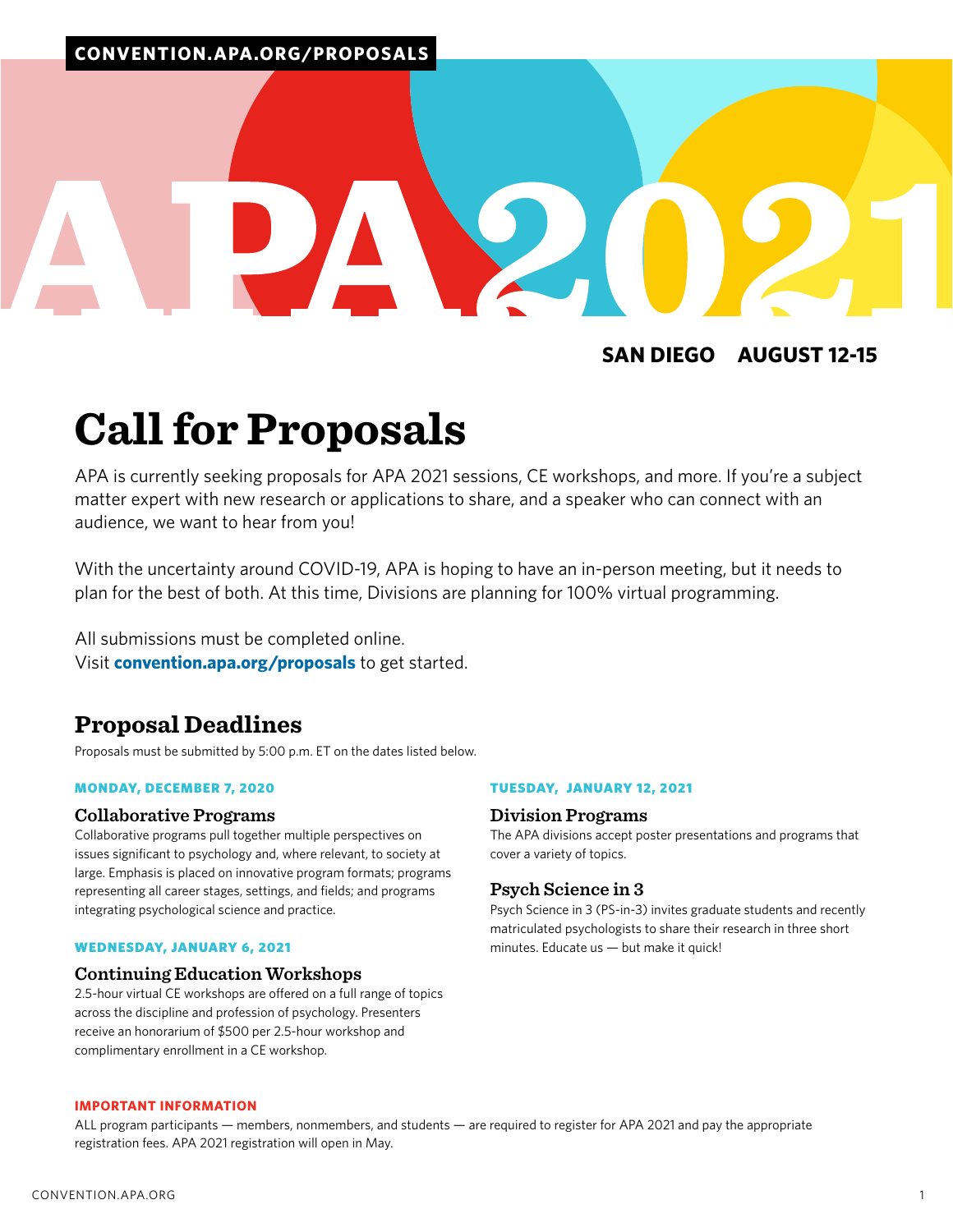# **How to Submit a Proposal**



### **All proposals must be submitted online.**

### **Collaborative and Division Programs**

<https://apps.apa.org/convcall>

### **Continuing Education Workshops**

<https://apps.apa.org/ceworkshops>

- A MyAPA login account and password are required to access these submissions systems. On-screen instructions will guide you through logging in using your existing MyAPA account, looking up your account and password, or creating an account, if necessary. You do not need to be an APA member to create a MyAPA login.
- Once logged in, you can start a new proposal. Online instructions are provided to guide you through the process.
	- **• For Collaborative Programs**, select "New Symposia/Other Proposal" and choose "Collaborative" in the first drop down menu of the form.
	- **• For Division Programs**, select the "Individual Presentation" for Posters and "New Symposia/Other Proposal" for all other program types.
	- **• For CE Workshops**, select "Workshop Proposal".
- The proposal does not have to be completed in one sitting  $-$  you may start, save, and return to it at a later time.
- By design, if you stay on the proposal screen for more than 30 minutes without interacting with the web server, the system will time out and all unsaved work will be lost. Remember to save your work as you are writing your proposal.
- Review your proposal thoroughly before final submission. When you have successfully submitted your proposal, a screen will appear acknowledging your submission and providing you with a proposal ID. Print that screen and save the proposal ID for future reference. If you do not receive a proposal ID at the end of your submission, please retry.

*Only Internet Explorer 7.0+, Firefox 3.0+, Safari 3.0+, and Chrome 12.0+ are supported.*

### **Psych Science in 3 Programs**

<https://input.apa.org/f/ps-in-3-2021>

- A login account is not needed for PS-in-3 proposals. They must be completed in one sitting  $$ you may not save an incomplete proposal and return to it at a later time.
- Review your proposal thoroughly before final submission. When you have successfully submitted your proposal, a screen will appear acknowledging your submission and providing you with a proposal ID. Print that screen and save the proposal ID for future reference. If you do not receive a proposal ID at the end of your submission, please retry.

### **IMPORTANT INFORMATION**

ALL program participants — members, nonmembers, and students — are required to register for APA 2021 and pay the appropriate registration fees. APA 2021 registration will open in May.

### **Questions?**

Contact the APA Convention Office at [convention@apa.org.](mailto:convention%40apa.org?subject=)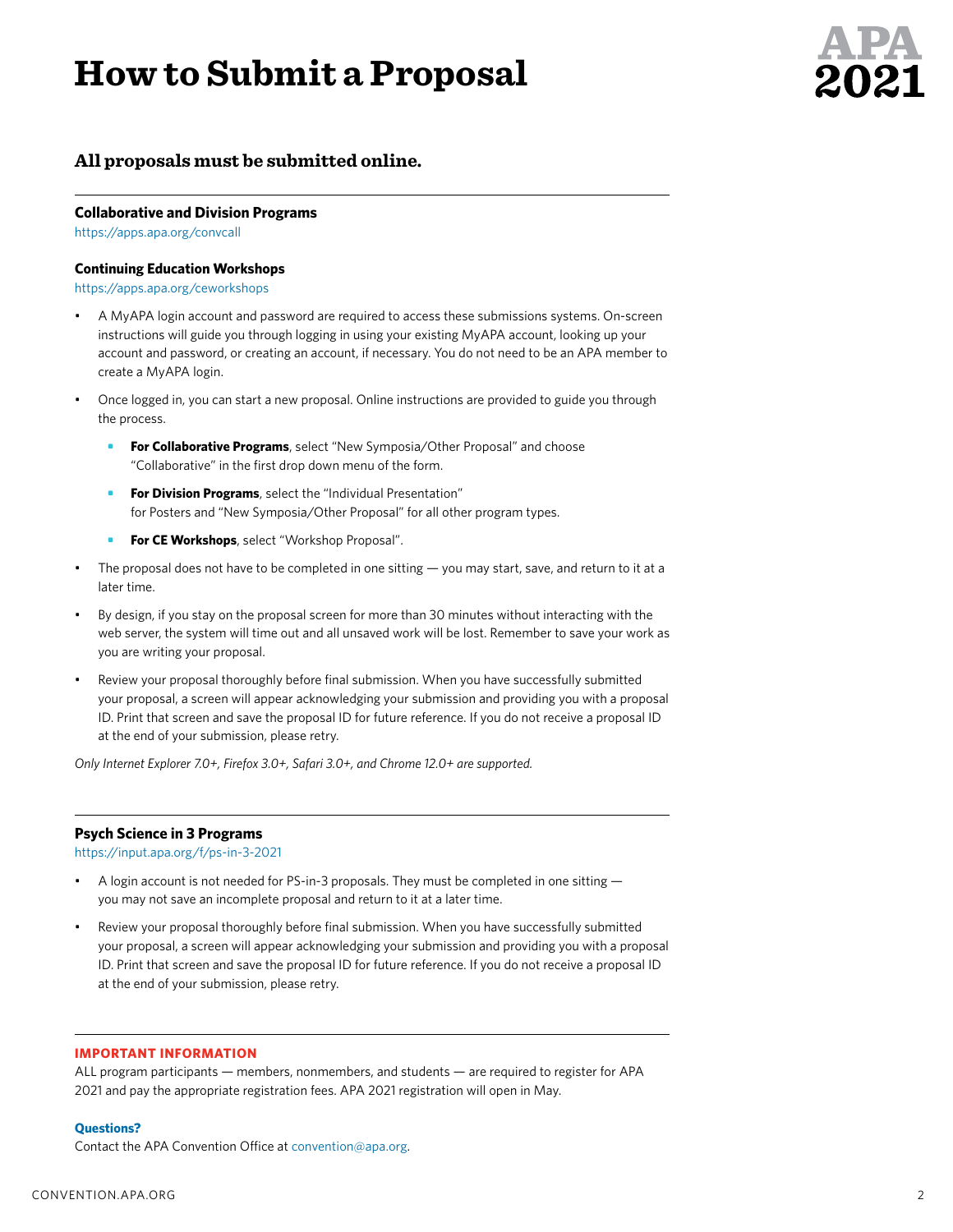# **Rules for Participation**



### **Who May Submit a Proposal?**

- Any APA member may submit a proposed program or individual poster presentation for consideration. It is not necessary to be a member of the division to which a proposal is submitted.
- Psychologists who hold a PhD or PsyD (or equivalent) and who are members of a national psychology organization that holds membership in the International Union of Psychological Science (IUPS) are relieved of the requirement to find a sponsor for APA 2021 submissions. To have the sponsor requirement waived, please provide evidence of degree held and membership in a national psychology association that is a national member (or that is part of a coalition that constitutes the national member) of the IUPS.

### **Nonmember Participation**

- Individuals who are not members of APA or an association listed with the IUPS may submit a proposal if an APA member is a coauthor of the presentation or sponsors the proposal. An invitation from a division program committee to submit a proposal constitutes the required sponsorship of nonmember participants.
- Invitations to nonmembers of APA are issued at the discretion of the divisions and their program chairpersons. Ultimately, the divisions are responsible for the nature and quality of their programs, and the only restrictions on programs are those that can be derived from the ethical principles of APA.
- The person who invites or sponsors a nonmember to participate in the program is responsible for ensuring that these steps are followed:
- Clarify financial arrangements, if any, with the sponsoring division and the nonmember participant.
- Provide the nonmember participant with registration and hotel information. All nonmember participants are required to register and pay the APA 2021 registration fee. To ensure the availability of hotel rooms, this step must be done by June 1, 2021.
- Where protocol dictates, make arrangements for greeting the nonmember at the airport, escorting the individual to the session, and meeting colleagues at a business meeting or social event.
- Some nonmembers (e.g., President, Vice President, First Lady, Members of Congress, presidential appointees, high-ranking policy officials) require special arrangements that should be coordinated with APA. Persons considering such invitations must first check with the APA Convention Office before making any inquiries on availability or issuing any invitations to these individuals.

### **Eligibility of Chairpersons**

All chairpersons of sessions must be APA members (members, fellows, or associates). Persons with an affiliate status, such as student, high school teacher, or international, may not serve as chairpersons.

### **Number of Submissions Allowed**

An individual may submit a maximum of two proposals to be considered for APA 2021. Multiple submissions that are redundant or substantively similar are not permitted. Each proposal must be submitted to only one division for consideration. Violation of this rule will result in the presentation not being scheduled.

### **Number of Participants Allowed**

Individuals must limit themselves to two participations across all divisional programming. "Participation" refers to actually giving a presentation as a first author/participant in a poster session or serving as a presenter/panelist in a symposium/discussion that is listed in the formal program. Participants who violate this rule will be contacted by the APA Convention Office and asked to select only two.

### **Exemptions from the Participation Count**

Not included in the participation counts are chairs who do not present, symposium discussants, non-presenting coauthors, division business meetings, division presidential addresses, division invited addresses, division awards ceremonies, APA 2021 wide programming (APA governance sessions, APA presidential programming, APA or APF invited addresses, APA CE workshop leaders), or other APA or divisional non-program functions.

### **Disclosure of Conflicts of Interest**

All presenters are expected to disclose relationships that could reasonably be viewed as creating a conflict of interest with respect to the content of their presentations. The general purpose of such disclosures is to allow the listener to make his or her own informed assessment of the presentation. Each presenter is ultimately responsible for determining whether he or she should disclose a given relationship. Appropriate methods of disclosure will vary based on the type of presentation involved. To determine appropriate methods, presenters can discuss approaches for providing disclosure with session organizers, who may, in turn, consult with APA staff in relevant areas for assistance.

### **Scheduling Presentations**

Persons with accepted presentations or programs must participate at the time determined by APA. Persons with time constraints for religious reasons must include this information on the original submission form.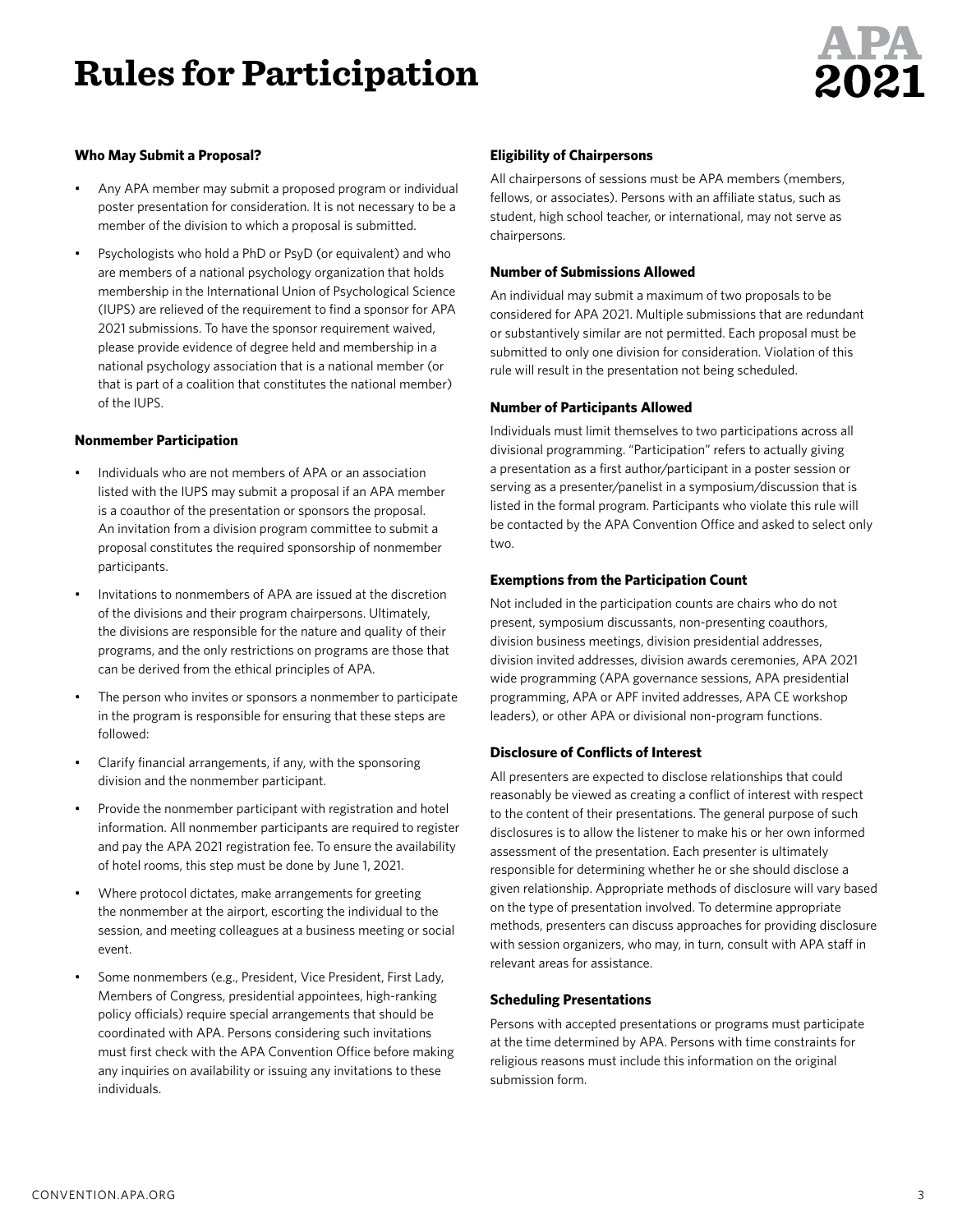

### **Previous or Simultaneous Submissions**

Except by invitation, a presentation previously published or read at any state, regional, or divisional meeting may not be presented at APA 2021 unless it is a substantial elaboration (additional findings, etc.) of a preliminary report. A presentation submitted to APA for consideration may not be submitted simultaneously for consideration at a regional, state, or divisional meeting.

### **Ownership and Use of Submitted Materials and Presentations**

All rights, title, and interest in material submitted in connection with an approved program ("submitted material") will remain with the author(s). As a condition of the acceptance of the approved program, all author(s) agree to grant to APA a royaltyfree, nonexclusive, worldwide perpetual license to use, reproduce, publicly display, distribute, and prepare derivative works of the submitted material in any medium, including electronic, online, and/ or print format. This license shall also include electronic archiving of submitted material in the APA PsycEXTRA database or another archive service utilized by the APA either now or in the future, unless the author(s) or a person authorized to submit on behalf of the author(s) decides not to permit electronic archiving of the program by clicking the "opt out of electronic archiving" box during the online submission process. APA divisions shall not be granted any rights hereunder.

By submitting submitted material for use by the APA, you represent and guarantee that you are either an author of the submitted material or a person authorized to act on behalf of the author(s). If you are a coauthor or acting on behalf of a coauthor, you represent and guarantee that you have received permission from all authors for your submission of material on their behalf. You also represent and guarantee that the submitted material is an original work or authorship that has not been previously published and does not infringe any third party's rights. You represent and guarantee that you have all necessary permissions to use any third-party materials incorporated into the submitted material, and you have the authority to make these representations and guarantees and grant the rights herein. Should any third party bring a claim against the APA for its use of the submitted material, you agree to indemnify, defend, and hold the APA harmless for any use of the submitted material set forth herein.

Further, as a condition of presenting or speaking at APA 2021, you agree to be recorded and/or videotaped and grant APA a royalty-free nonexclusive license to use, reproduce, publicly display, distribute, and prepare derivative works of the presentation in any medium, including electronic, online (including podcasts and streaming media), and/or print format. This license shall also include electronic archiving in the APA PsycEXTRA database or another archive service utilized by the APA either now or in the future.

### **Online Access to Abstracts**

APA is pleased to provide presenters at APA 2021 with electronic services for uploading presentation abstracts and PowerPoint files to the online APA 2021 program. Upon acceptance of a presentation or program, APA will provide presenters with a web page address where they can update/upload abstracts and PowerPoint files through the conclusion of APA 2021. Note: If you have elected to opt-out of electronic archiving, your abstract will not be included in this service.

### **Electronic Archiving Services Through PsycEXTRA**

All accepted material may be automatically uploaded into PsycEXTRA, the APA's gray literature database that provides an archival record of presentations, unless the author(s) or a person authorized to submit on behalf of the author(s) decides not to permit electronic archiving by clicking the "opt out of electronic archiving" box during the online submission process. Inclusion in PsycEXTRA does not affect your rights to the submission. The collection of conference papers in this important database enables readers to trace the evolution of research.

#### **Media Coverage**

To encourage higher quality programs and better media coverage, acceptance of a proposal assumes that presenters will prepare advance texts of their presentations or a summary consisting of at least five pages. All presentations and their specific findings should not appear in the media until after the time of presentation. Presenters are strongly encouraged to e-mail their papers to the APA Public Affairs Office at public.affairs@apa.org by June 15. The top page should include your name, affiliation, address, business phone, e-mail, and title of paper. Please add "Presented at APA 2021 at San Diego, CA, August 2021," and note day and time of presentation.

> **Questions?**  Contact the APA Convention Office at [convention@apa.org.](mailto:convention%40apa.org?subject=)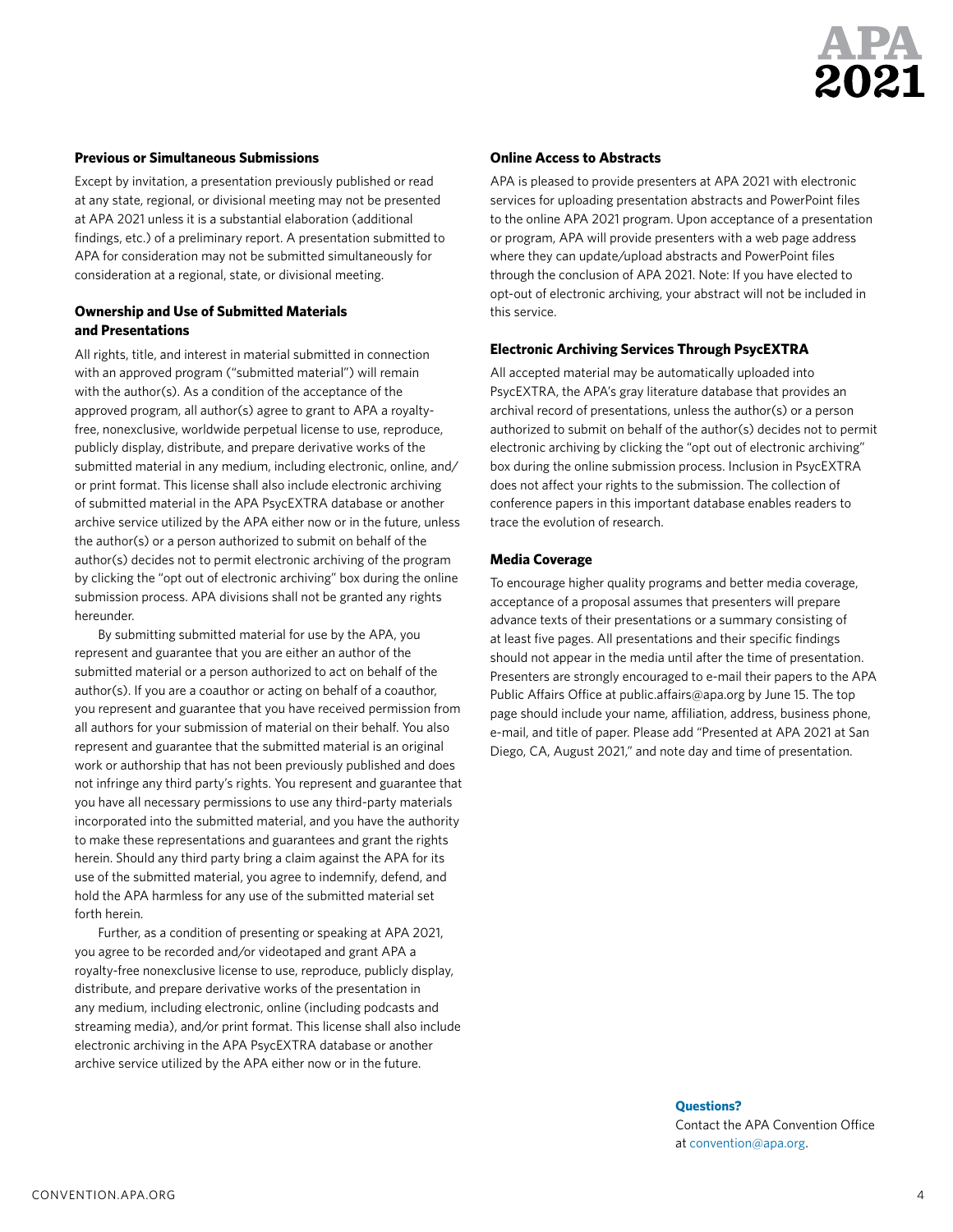

**[CONVENTION.APA.ORG/PROPOSALS](https://convention.apa.org/proposals)**

CALL FOR PROPOSALS

### **Collaborative Programs**

DEADLINE: MONDAY, DECEMBER 7, 2020

**[convention.apa.org/proposals](https://convention.apa.org/proposals)**

### **What is a Collaborative Program?**

Collaborative programs pull together multiple perspectives on issues significant to psychology and, where relevant, to society at large. Psychologists frequently work in teams across interest areas and disciplines. Collaborative sessions are therefore encouraged to reflect interdisciplinarity and relevant aspects of diversity.

### **We Encourage**

- Innovative program formats
- Programs representing all career stages, settings, and fields
- Programs integrating psychological science and practice

### **Requirements**

- Only program proposals highlighting collaborative ideas and integrative approaches will be considered.
- Individual presentations (poster) will not be considered.
- A minimum of three participants must be included in addition to the chairperson of the session. The maximum number of individuals in a 20-60 minutes session is three participants and one chairperson. For a two hour session, the maximum number of individuals is six participants and one chairperson. A discussant within a symposium would be included in these numbers.
- Submitters must identify a minimum of three divisions that are relevant to the proposal content and that will review the proposal (up to seven divisions may be identified). All of these divisions must evaluate the proposals for forwarding to the Central Programming Group (CPG.)
- In keeping with recommended guidelines for virtual sessions, program proposals ought to be planned for 20 to 40 minutes in length. However, if sessions are offering continuing education credit, the minimum length required is one hour; the maximum length is two hours.

In addition to our standard programming, the APA 2021 program will feature curated programming on the timely and important issues noted below. Science-based program proposals on these topics should be submitted for consideration to the one division that best aligns with the content.

### **Effects of the COVID-19 Pandemic**

- Mental Health
- Stress / Anxiety
- **Loneliness**
- Substance Use
- Domestic Abuse
- Homelessness
- Future of Work
- **Parenting**
- Teaching / Schools / Remote Learning
- Technology / Telehealth

### **The Science of Racism**

- Systemic Oppression
- Criminal and Racial Justice
- **Policing**
- Health Equity

**Climate Change Resilience Politics and Psychology**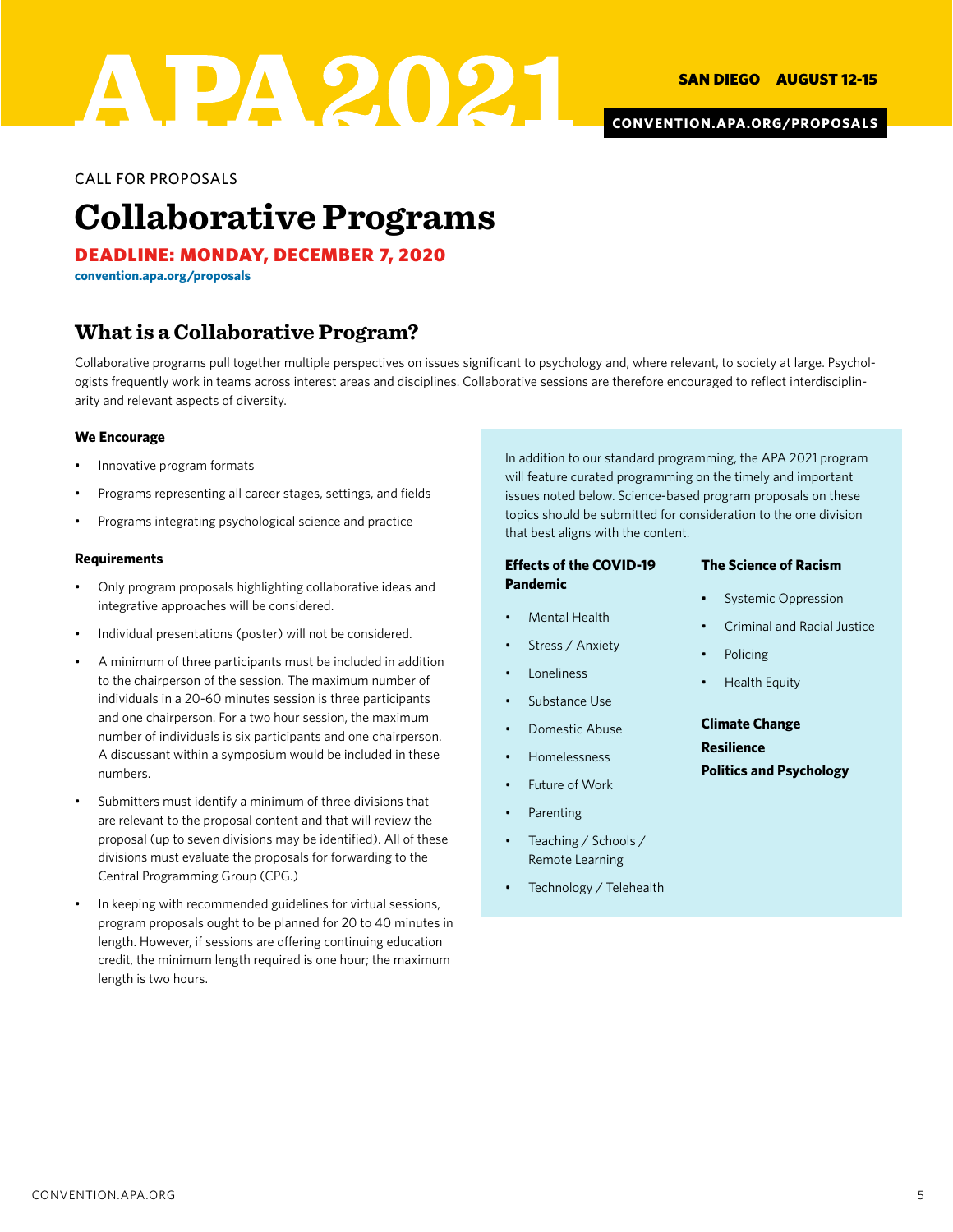### **Review Criteria**

- Broad appeal
- Importance of work
- Current and timely topic
- Originality and innovativeness
- Interactive/creative format
- Scientifically/empirically based
- Attention to diversity, i.e., the proposal has considered diversity in its findings/conclusions
- topic considers cultural diversity
- presenters are diverse (career stages, settings, fields, cultural backgrounds)
- proposal is organized and well-written

### **Review Process**

- Collaborative Program proposals are reviewed by all identified divisions, half of which must agree to forward the proposal to CPG for consideration.
- Proposals not forwarded to CPG may be considered for division programming.
- If forwarded to CPG, the proposal will be reviewed by CPG and accepted or rejected.
- If rejected by CPG, the proposal is automatically returned to the identified primary division for consideration and inclusion in one of the collaborating division's program. If the proposal is rejected, the division will send notification of rejection.
- CPG reserves the right to change titles of accepted proposals to enhance marketability.

### **IMPORTANT INFORMATION**

ALL program participants — members, nonmembers, and students — are required to register for APA 2021 and pay the appropriate registration fees. APA 2021 registration will open in May.

### **Questions?**

Contact the APA Convention Office at [convention@apa.org.](mailto:convention%40apa.org?subject=)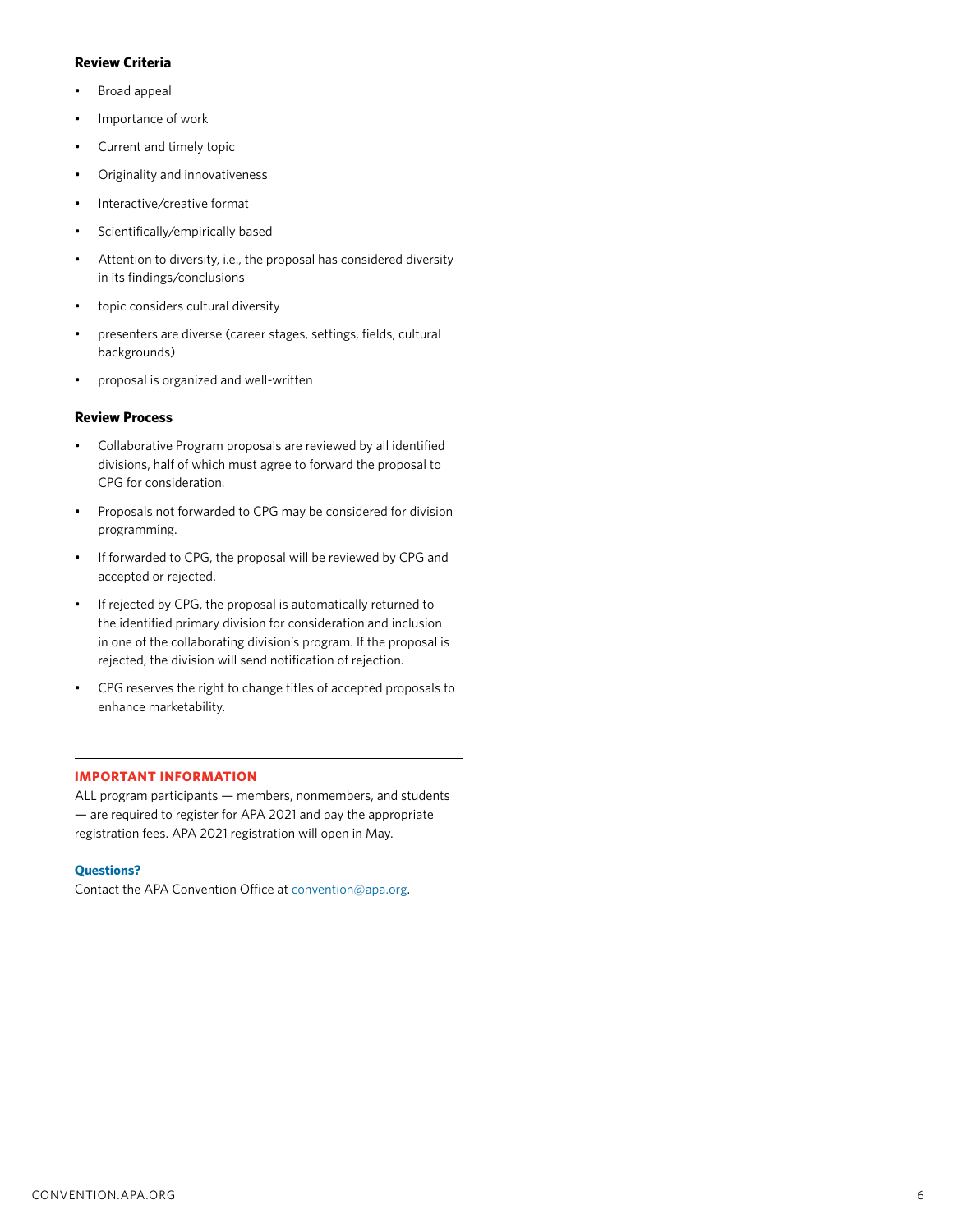

### CALL FOR PROPOSALS

# **Continuing Education Workshops**

### DEADLINE: WEDNESDAY, JANUARY 6, 2021

**[convention.apa.org/proposals](https://convention.apa.org/proposals)**

The APA Continuing Education Committee (CEC) is accepting virtual CE Workshop proposals that represent the lifelong learning needs of the APA membership. The APA CEC and the Office of Continuing Education in Psychology (CEP) offer 2.5-hour virtual workshops on a range of topics (addictive behaviors, bipolar disorders, depression, disabilities, ethics, and psychotherapy treatment, among many others). An emphasis is placed on interactive workshops that actively engage participants in a variety of learning modes and facilitate the translation of new knowledge and skills into professional practices and services. Submit a continuing education (CE) workshop proposal and share your expertise with colleagues at this event, August 9-13, 2021.

### **The CEC seeks proposals that**

- are relevant to psychological practice, education, and science;
- enable psychologists to keep pace with emerging issues and technologies; and
- allow psychologists to maintain, develop, and increase competencies in order to improve services to the public and enhance contributions to the profession.

The CEC is committed to gender and ethnic diversity representation among workshop presenters, and all proposals should address these issues in the content and format of the workshop.

### **The Process**

The proposal process is a competitive one; we receive an average of 250 proposals each year. You must demonstrate in the proposal that your workshop fits the definition of "CE in Psychology" and meets the *[Standards and Criteria for Approval of Sponsors of Continuing](https://www.apa.org/about/policy/approval-standards.pdf)  [Education for Psychologists \(August 2015\)](https://www.apa.org/about/policy/approval-standards.pdf)*. The Workshop Proposal Form provides detailed information on how to meet the standards and criteria.

### **Why should you apply?**

As a presenter, you have the opportunity to

- join a select group of professionals and share your knowledge with fellow psychologists from around the world;
- enhance your professional presentations skills;
- attend one complimentary CE workshop; and
- receive an honorarium of \$500 per workshop.

### **Details Regarding the CE Workshop Virtual Format**

The CE Workshops will be hosted live on APA's partner site, BeaconLive. Following the live webinar, the workshops will be available as part of our video on-demand catalog on the APA website.

The platform supports PowerPoint, polling questions, video clips, and chat-based question and answer (15 – 20 minutes should be left for question and answer). Presenters are asked to use their webcam to share video of themselves during the live presentation.

Attendees will not be on webcams and attendee microphones will not be activated. The platform does NOT support break out rooms or discussion between participants. Workshops that rely heavily on discussion, small-group breakout, or the physical distribution or utilization of materials, may need to be modified, or may not suit themselves for, the virtual presentation format.

Presenters who presented a 2.5-hour workshop as part of APA 2020 Virtual who are submitting proposals for the 2021 CE Workshops are encouraged to submit a proposal building off their 2020 webinar, with an expanded focus, additional content, or on a different topic from their 2020 CE workshop.

### **Scheduling**

Accepted workshop proposals will be scheduled Monday, August 9, through Friday, August 13. Presenters must be available to present their workshop on any given day.

### **Submission Process**

The 2021 CE Workshop Proposal form will be available online on Monday, November 2, 2020. All proposals must be submitted through the online Convention Programming System—CE Workshop Proposal option. Click on the "Call for CE Workshop Proposal" link. Online instructions are provided to guide you through the process.

The proposal does not have to be completed in one sitting (i.e., you may start, save, and return to it at a later time). Review your proposal thoroughly before final submission. Upon successful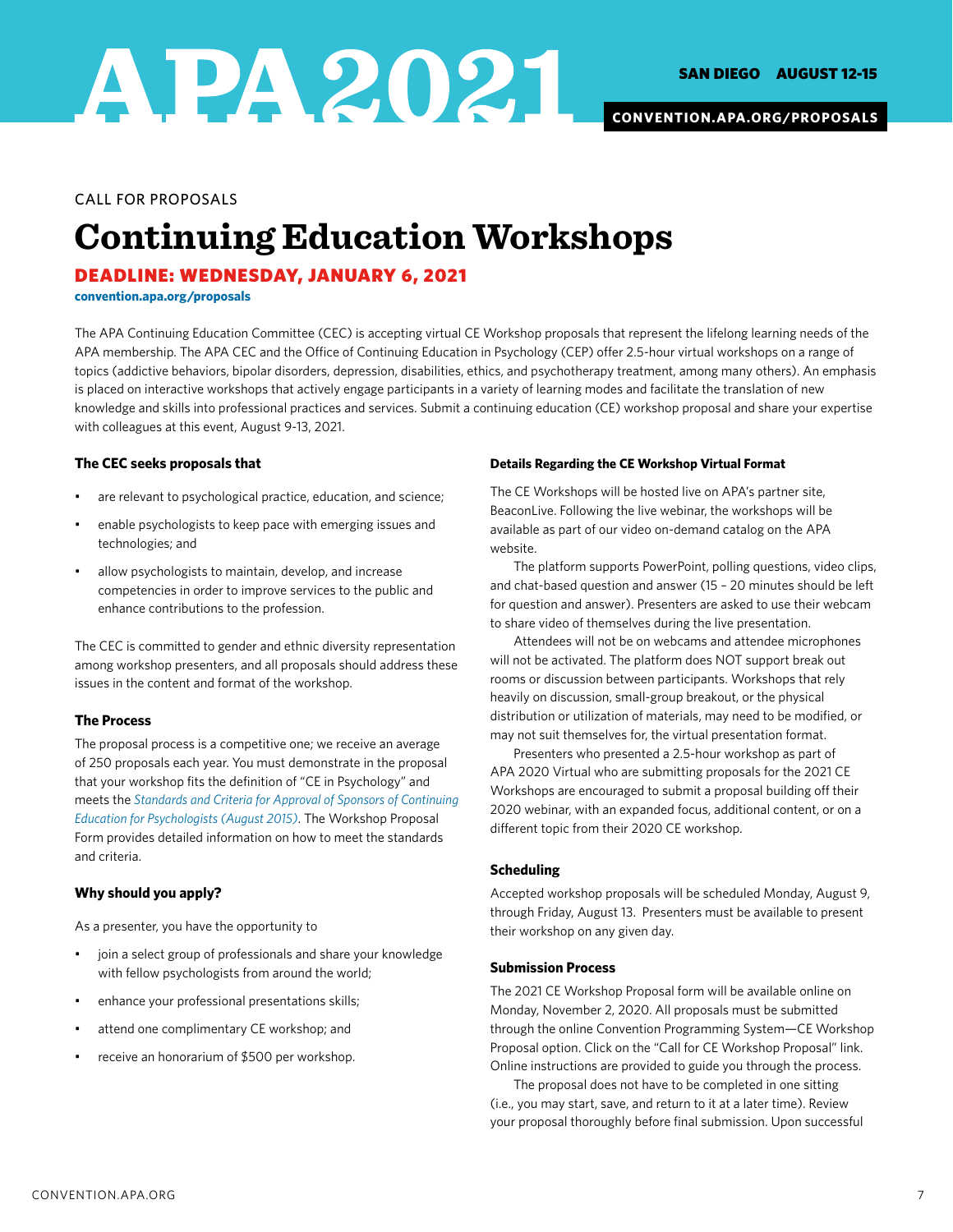submission, a screen appears acknowledging your submission and providing you with a proposal ID. Print that screen and save the proposal ID for future reference.

### **Deadline: Wednesday, January 6, 2021, 5:00 PM EST**

The CE workshop proposal deadline falls earlier than the deadline for convention session proposals submitted to APA divisions. The CEC makes its workshop selections by mid-March.

**Note:** Some APA divisions offer preconvention CE workshops. These divisional workshops are separate from the CE workshops offered by the CEP Office and the CEC.

#### **Questions?**

Contact Erin K. Carney at [ekcarney@apa.org.](mailto:ekcarney%40apa.org?subject=)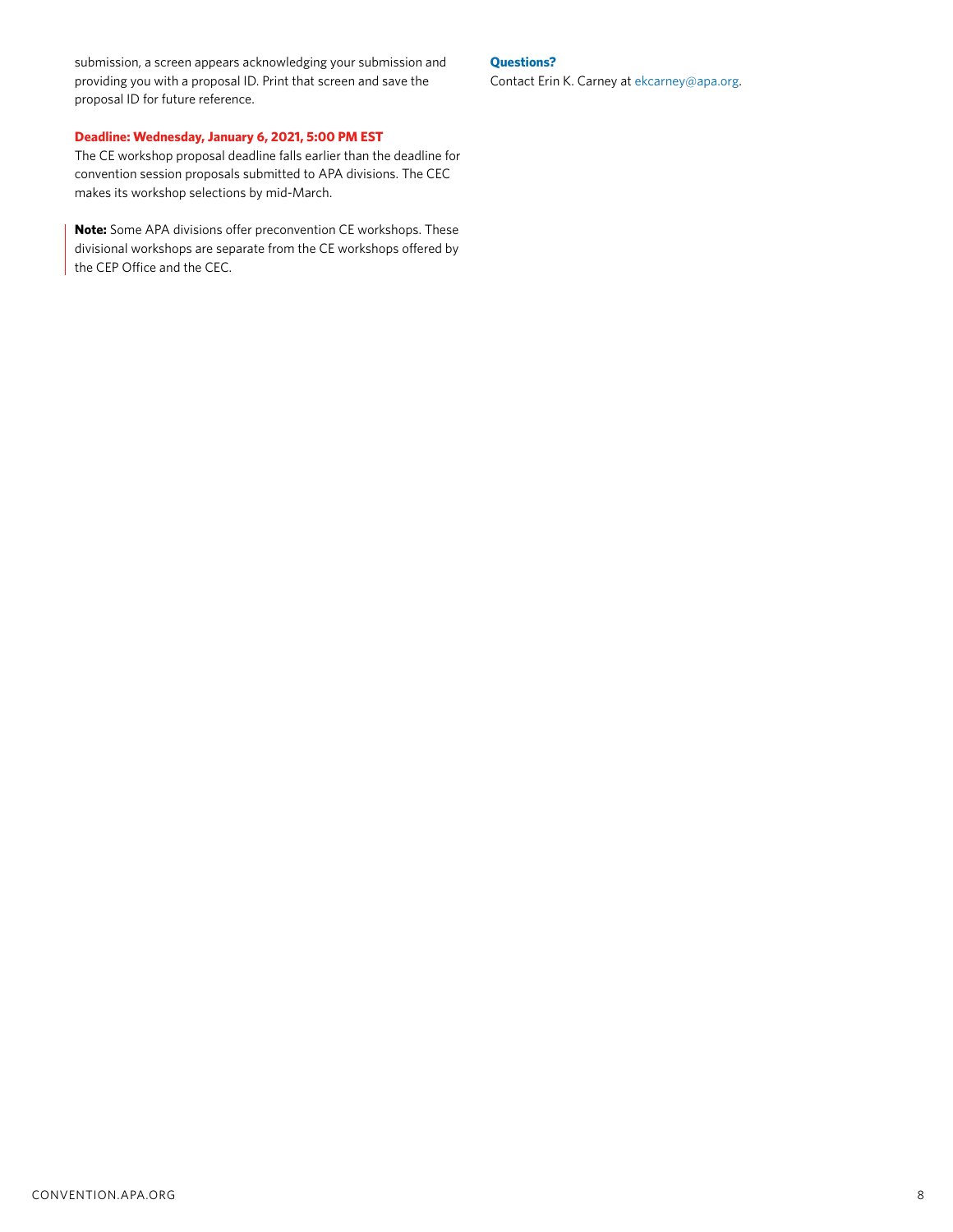**[CONVENTION.APA.ORG/PROPOSALS](https://convention.apa.org/proposals)**

CALL FOR PROPOSALS

## **Division Programs**

DEADLINE: TUESDAY, JANUARY 12, 2021

APA2021

**[convention.apa.org/proposals](https://convention.apa.org/proposals)**

APA divisions are accepting individual and program proposals on a variety of topics for APA 2021. See the end of this document for divisionspecific information, special requirements, and program chairperson contact details.

### **Division Program Types**

### **Skill-Building Sessions**

Based on teaching direct skills and application of theory, skillbuilding sessions combine theoretical and experiential approaches. Leaders typically offer practical experience to help participants increase their understanding and skills in a particular area of current interest in psychology.

### **Data Blitz**

Fast-paced brief reports on hot topics, typically featuring eight individuals talking for no more than five minutes each on a variety of research areas, leaving 10 minutes for audience interaction.

#### **Symposia**

Symposia are focused sessions in which multiple participants present their views about a common theme, issue, or question. The views may or may not be adversarial and may or may not be supported by a brief mention of relevant data. The symposium format usually consists of an introduction to the topic by the chairperson to provide the audience with background for the ensuing conversation. Participants then present their viewpoints, followed by an exchange of ideas among participants and between the audience and participants. Often the symposium will end with an overview of the proceedings by the chairperson or discussant.

A symposium is not a paper-reading session. Participants are encouraged to speak from notes; reading papers detracts from the spirit of the event. Participants should prepare presentations in advance so that the chairperson or discussant can prepare a coherent summary. The chair or discussant should not give a separate presentation. Their role is to integrate, interpret, and highlight the essential issues raised by participants.

### **Discussions**

In this format, presenters give briefs remarks and facilitate an interactive discussion on a common theme, issue, or question.

### **Posters**

APA encourages poster submissions so that research findings, new ideas, innovations, and advances in the profession may be shared with as many individuals as possible. Poster sessions allow presenters and attendees to engage in extended discussions regarding the author's presentation that is in an illustrated format

on a poster board. Poster boards are 8' high, with a surface of 4' x 6', and are placed in rows in a large hall. Presenters are asked to be at their assigned poster during the entire length of the poster session. If your submission is accepted for presentation in a poster session, you will be directed to online instructions to assist you in preparing your materials in the required format.

### **GRAND RESEARCH COMPETITION**

APA divisions will select two top poster submissions: one poster with a first author who is an APAGS member/APA student affiliate and one with a first author who is an APA member. These posters will be showcased at the Science in the Morning event during APA 2021 in San Diego, CA.

Cash prizes will be awarded for the best poster, which will be graded on innovation, scientific merit, and poster presentation style. The most outstanding poster from each category will be announced and awarded the top prize.

### **Instructions for all Proposals**

- Individuals may submit a total of two proposals for APA 2021
- Limit titles to 100 characters, including spaces, or 10 words or fewer.
- Indicate any accommodations for a physical disability that would facilitate your participation (e.g., ramp to the head table, hand-held microphone, flexible microphone, table microphone, lavalier microphone) or scheduling limitations due to religious constraints.
- Reduce bias in language. All oral and written presentations should use unbiased language that avoids stereotypes, labeling, and pejorative comments. Presenters are encouraged to acknowledge diversity and use appropriate descriptions, including those for gender, sexual orientation, racial and ethnic identity, disabilities, and age. Participants are strongly reminded that the highest standard of courteous and respectful behavior is expected for both written and oral presentations, especially when sensitive and controversial topics may require balanced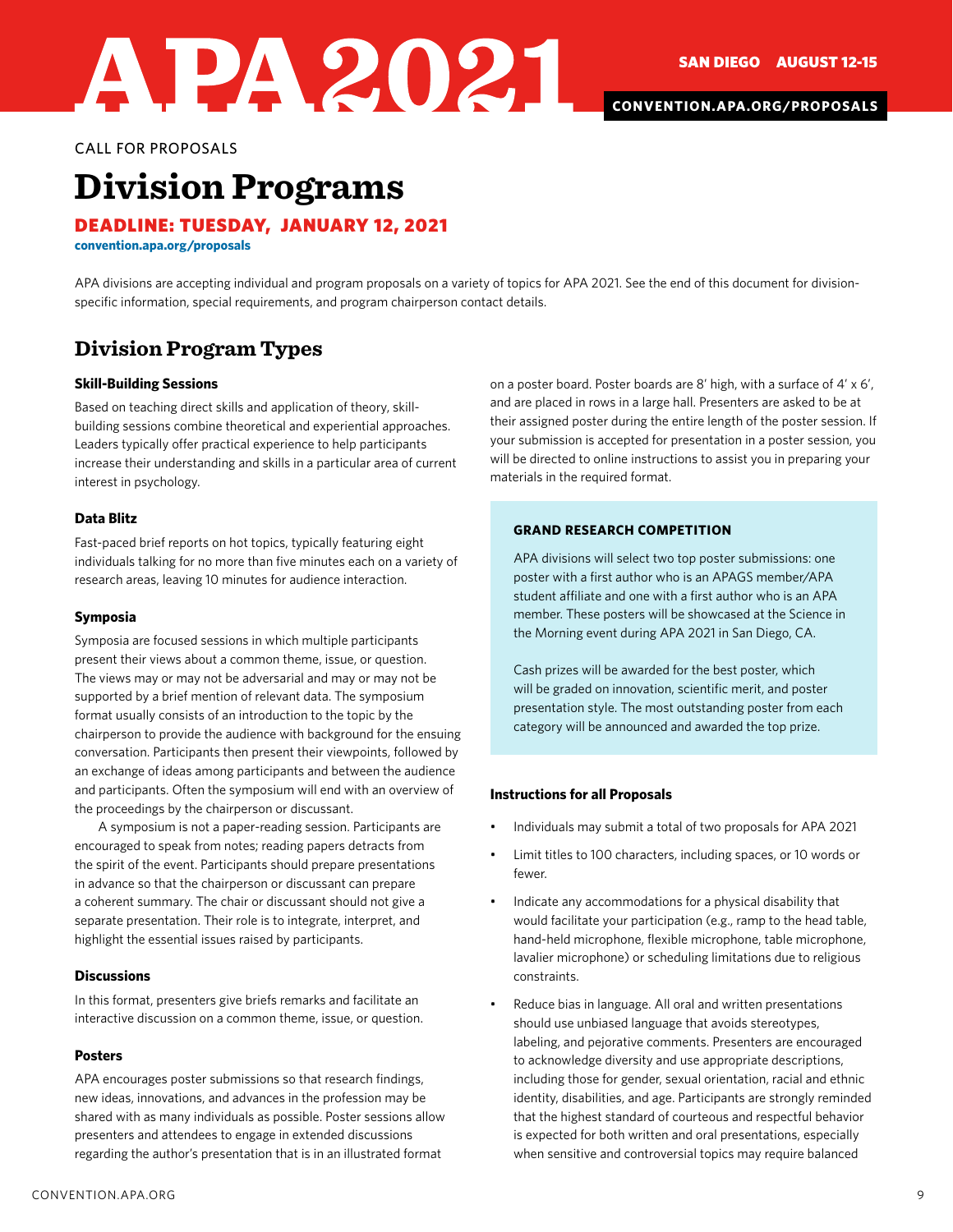In addition to our standard programming, the APA 2021 program will feature curated programming on the timely and important issues noted below. Science-based program proposals on these topics should be submitted for consideration to the one division that best aligns with the content.

| <b>Effects of the COVID-19</b> |                       | <b>The Science of Racism</b> |                                            |  |
|--------------------------------|-----------------------|------------------------------|--------------------------------------------|--|
| Pandemic                       |                       | ٠                            | <b>Systemic Oppression</b>                 |  |
| Mental Health                  |                       | $\bullet$                    | Criminal and Racial                        |  |
| ٠                              | Stress / Anxiety      |                              | Justice                                    |  |
| <b>Loneliness</b>              |                       | $\bullet$                    | Policing                                   |  |
| Substance Use                  |                       | $\bullet$                    | Health Equity                              |  |
|                                | Domestic Abuse        |                              |                                            |  |
|                                | <b>Homelessness</b>   |                              | <b>Climate Change</b><br><b>Resilience</b> |  |
|                                | <b>Future of Work</b> |                              | <b>Politics and Psychology</b>             |  |
| Parenting                      |                       |                              |                                            |  |

- Teaching / Schools / Remote Learning
- Technology / Telehealth

and varied perspectives and opinions of the presenters and the audience. Specific suggestions for using unbiased language are on pages 131-149 of the *Publication Manual of the American Psychological Association (7th ed.)*.

### **Additional Instructions for Symposium, Discussion, Data Blitz, and Skill-Building Session Submissions**

Submissions must include:

- The title of program and one subject index term.
- A brief content description (to appear in online mobile versions of the APA 2021 Program) that does not exceed 250 characters, including spaces.
- Indicate the diversity of program participants
- The chairperson's name, highest educational degree, institution/ business information (department, school, agency, company, etc., city and state), e-mail and complete mailing address, and membership status (including APAGS membership).
- The participants' names, highest educational degree, institution/ business information, e-mail and complete mailing address, titles of contributions, and membership status (including APAGS membership). List in order of presentation.
- The symposia discussants' names, highest educational degree, institution/business information, e-mail and complete mailing address, and membership status. List in order of presentation.
- A 300-word general summary AND a 300-word summary of each participant's contribution.

All arrangements for the proposed session, including written acceptance by each participant, must be completed when the proposal for a fully organized program is submitted.

- Time Limits: 20 minutes, 40 minutes, one hour or two hours
- In keeping with recommended guidelines for virtual sessions, program proposals ought to be planned for 20 to 40 minutes in length. However, if sessions are offering continuing education credit, the minimum length required is one hour; the maximum length is two hours.

### **Additional Instructions for Individual Poster Submissions**

Submissions must include:

- The title of presentation and one subject index term.
- The principal author's name, highest educational degree, e-mail and complete mailing address, cell and work telephone numbers, institution/business information (department, school, agency, or company, etc. with city and state), membership status (including APAGS membership), and identification of sponsor, if any.
- The names of coauthors, their highest educational degree, their institution/business information.
- A 250- to 500-word abstract. The text of the abstract should include a statement of the problem, subjects used, procedure, results, and conclusions.

### **Continuing Education**

The APA Office of Continuing Education in Psychology sponsors CE credit for selected sessions offered by APA divisions and governance groups at APA 2021.

### **Our Goals**

- Provide APA members the opportunity to earn CE credit for selected sessions.
- Work with APA divisions and governance groups to promote high-quality educational programming.
- Highlight some of the outstanding programs offered at APA 2021.

Note: These sessions are different from CE Workshops. More information on CE Workshop proposals can be found on page 7.

### **Which Sessions are Eligible to Offer CE Credit?**

### ELIGIBLE FOR CE REVIEW

One- and two-hour sessions of the following program types: Discussions, Fellows' addresses, Invited addresses, Presidential addresses, Skill-building sessions, and Symposia

Note: All CE Sessions must be pre-recorded in advance of the convention dates.

### NOT ELIGIBLE FOR CE REVIEW

Business meetings, Committee meetings, Executive committee meetings, Film programs, Poster sessions, Roundtable discussions, and Social hours. Sessions under 1-hour in length.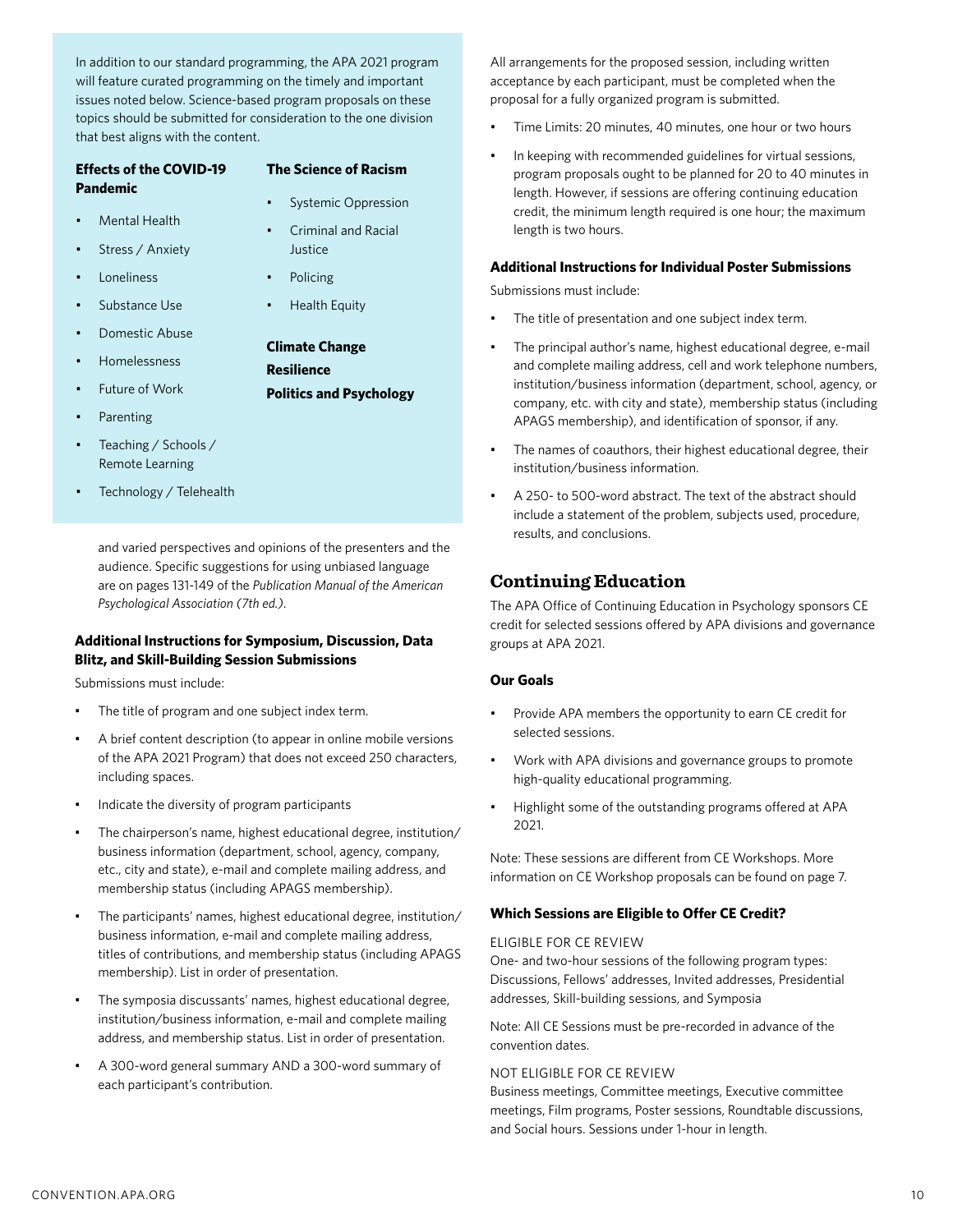### **How to be Considered**

The submission form allows you to select whether you would like your session submitted for CE review (Question 11). If you would like to submit your session for CE review, please be sure to review the "*APA Standards and Criteria for Approval of Sponsors of Continuing Education for Psychologists*" to make sure your session meets the parameters of CE in psychology.

Provide up to two learning objectives, a reference list, and a multiple-choice quiz (8 questions per CE credit). Instructions for writing learning objectives and quizzes are provided on the submission form. If your session is accepted by the division to which you submitted the proposal, it will be the division program chair's decision to submit the session for CE review to the APA CE Office.

The CE Office will review each session. Decisions are made by mid-May each year. If your session is approved to offer CE credits, the division program chair will notify you. The number of sessions offering CE credit may be limited due to cost, space considerations, and scheduling of sessions; therefore, not all sessions submitted for CE credit will be approved to offer CE credit.

#### **IMPORTANT INFORMATION**

ALL program participants — members, nonmembers, and students — are required to register for APA 2021 and pay the appropriate registration fees. APA 2021 registration will open in May.

#### **Questions?**

Contact the applicable division program chairperson(s) listed at the end of this document or the APA Convention Office at [convention@](mailto:convention%40apa.org?subject=) [apa.org.](mailto:convention%40apa.org?subject=)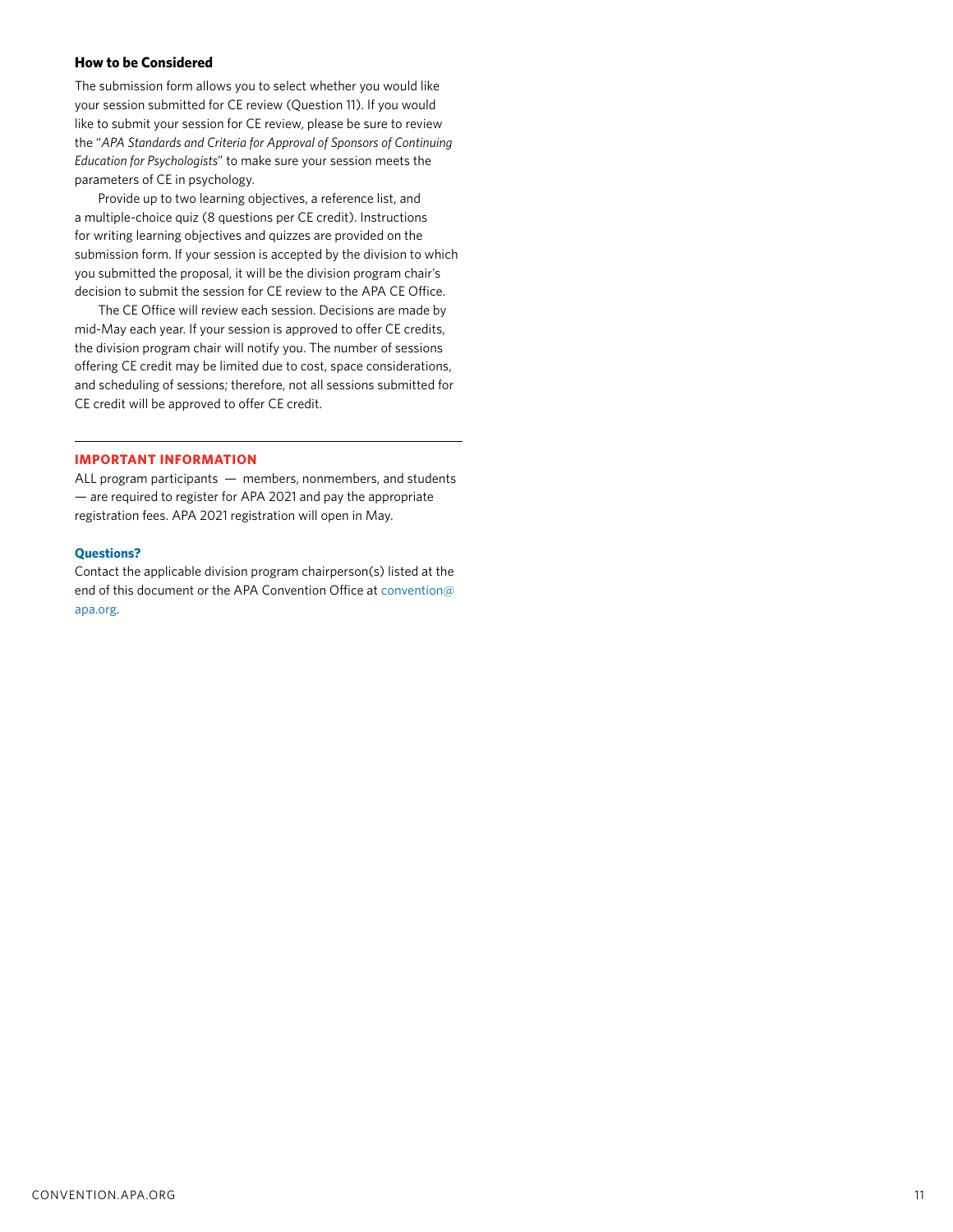

**[CONVENTION.APA.ORG/PROPOSALS](https://convention.apa.org/proposals)**

CALL FOR PROPOSALS

## **Psych Science in 3**

DEADLINE: TUESDAY, JANUARY 12, 2021

**[convention.apa.org/proposals](https://convention.apa.org/proposals)**

### **What is Psych Science in 3 (PS-in-3)?**

This presentation format is designed for graduate students or recently matriculated psychologists (i.e., obtained PhD 2019 or later) to present their research in three minutes. The language must be appropriate to an educated but non-specialist audience.

A selection committee will choose the top eight finalists who will compete in person at APA 2021 for the top three prizes. The presentations will be evaluated on significance, impact, and clarity of research. The presentation should focus on theory-based-empirical research; data collection and analysis should be completed.

For reference, please see the 2020 winners' presentations at **<https://convention.apa.org/science-competition-winners>**.

### **PS-in-3 Rules**

- Finalists must present in person at the APA 2021.
- A single static PowerPoint slide is required. No slide transitions, animations or "movement" of any type; the one slide is up from the beginning until the end of the presentation.
- Presentations are limited to three minutes, and competitors exceeding three minutes will be disqualified.
- Limited electronic media (e.g., audio and video files) are permitted if directly relevant to the project and presentation.
- No additional persons or props (e.g., costumes, musical instruments, laboratory equipment) are permitted.
- Data presented in the competitions should be considered as information likely to enter the public domain.
- Presentations are to be spoken words (i.e., no poems, raps, songs).
- Presentations are considered to have commenced when the emcee states it is time to begin and the slide goes up.
- The decision of the judges is final.

### **Submission Requirements**

- The title of the talk.
- A video shared via YouTube of the presenter giving the presentation in front of the static slide as it would be presented live at APA 2021 if selected as a finalist.
- A 200-word summary of the research.

The APA Board of Convention Affairs will review PS-in-3 proposals. Notification of acceptance will be sent to finalists in April 2021.

### **IMPORTANT INFORMATION**

ALL program participants — members, nonmembers, and students — are required to register for APA 2021 and pay the appropriate registration fees. APA 2021 registration will open in May.

### **Questions?**

Contact the APA Convention Office at [convention@apa.org.](mailto:convention%40apa.org?subject=)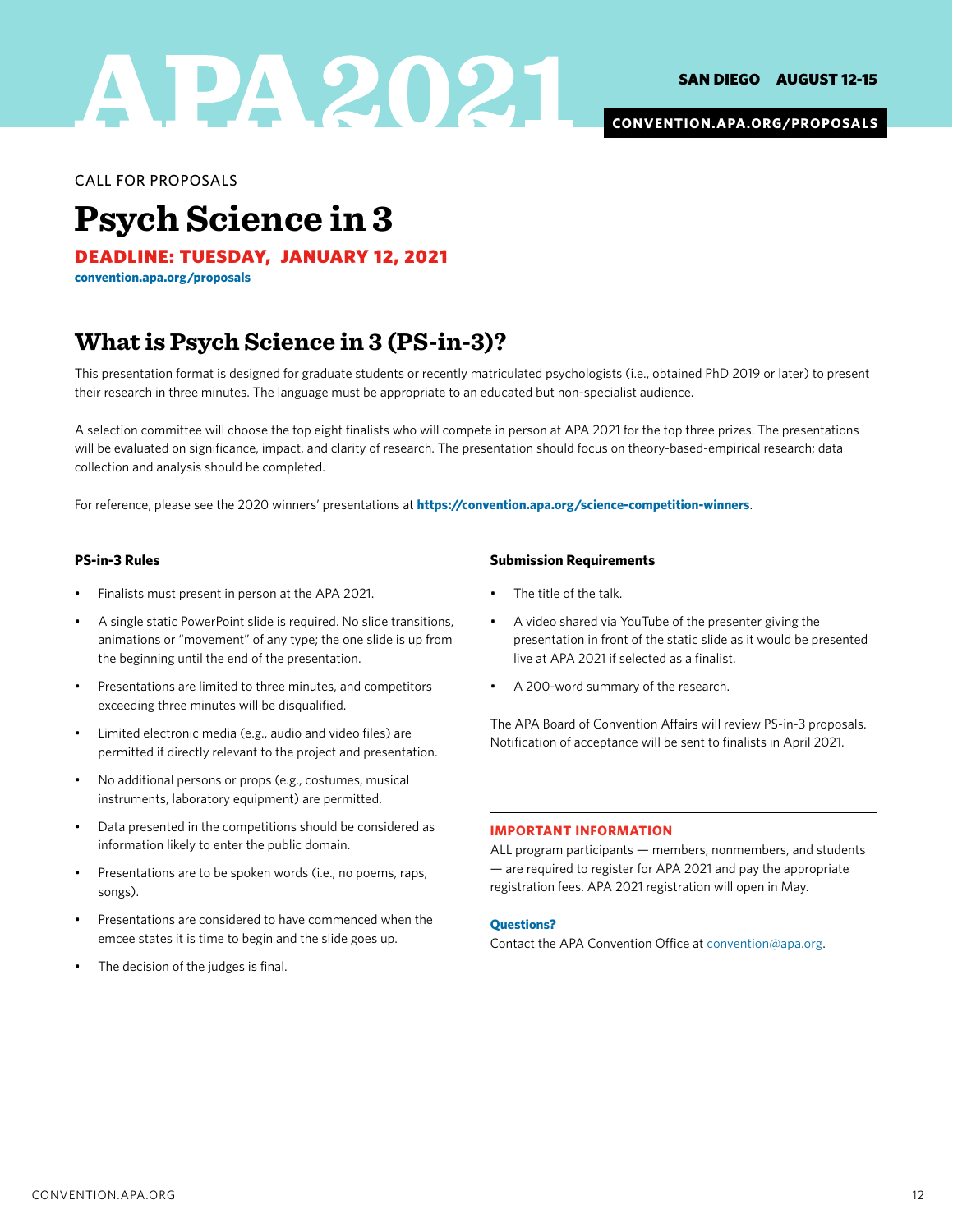### APA 2021 CALL FOR PROPOSALS

# **Subject Index for APA 2021 Program**

Submitters choose the one term from the subject index list that best fits the subject of the presentation or program. In selecting the appropriate index term, the more specific one is preferable unless the broader, more general term is clearly more appropriate.

| 1 Addictive Behavior              | 11.9.5 Schizophrenia and Other<br>Psychotic Disorders        | 21 Developmental                          |
|-----------------------------------|--------------------------------------------------------------|-------------------------------------------|
| 2 Aging                           |                                                              | 21.1 Cognitive and Language               |
| 2.1 Alzheimer's Disease/Dementia  | 11.10 Psychotherapy/Treatment-<br>Methods                    | Development                               |
| 3 AIDS/HIV                        | 11.10.1 Behavioral/Cognitive                                 | 21.2 Parenting and the Family             |
| 4 Animal Behavior                 | 11.10.2 Dynamic/Psychoanalytic                               | 21.3 Socioemotional Development           |
| 5 Art/Music/Literature            |                                                              | 21.4 Lifespan Development                 |
|                                   | 11.10.3 Existential                                          | 21.4.1 Adolescence                        |
| 6 Autism                          | 11.10.4 Humanistic                                           | 21.4.2 Adulthood                          |
| 7 Behavior Analysis               | 11.10.5 Pharmacotherapy                                      | 21.4.3 Childhood                          |
| 8 Behavioral Neuroscience         | 11.11 Group Therapy                                          |                                           |
| 9 Biological Bases/Biopsychology  | 11.12 Marital/Family Therapy                                 | 21.4.4 Infancy                            |
| 9.1 Genetics/Genomics             | 11.13 Training                                               | 22 Disabilities                           |
| 9.2 Psychophysiology              |                                                              | 22.1 Cognitive/Learning                   |
|                                   | 11.14 Vocational/Career                                      | 22.2 Developmental                        |
| 9.3 Sensation/Perception          | 12 Cognition                                                 | 22.3 Emotional                            |
| 10 Child Abuse                    | 12.1 Attention                                               |                                           |
| 11 Clinical/Counseling/Consulting | 12.2 Cognitive Neuroscience                                  | 22.4 Physical                             |
| 11.1 Adolescent                   | 12.3 Executive Function<br>12.4 Judgment and Decision Making | 23 Disaster/Crisis                        |
| 11.2 Assessment/Diagnosis         |                                                              | 24 Early Career                           |
| 11.3 Child Clinical/Pediatric     |                                                              | 25 Education                              |
|                                   | 12.5 Memory/Learning                                         | 25.1 Learning                             |
| 11.4 Evidence-based Practice      | 13 Community                                                 | 25.2 Professional Training                |
| 11.5 Geriatric                    | 13.1 Service Delivery                                        | 25.3 Teaching                             |
| 11.6 Interaction/Communication    | 14 Comparative                                               |                                           |
| 11.7 Process/Outcome              | 15 Computer Applications                                     | 26 Emotion                                |
| 11.8 Professional                 | 16 Consumer Research                                         | 27 Environmental                          |
| 11.9 Psychopathology              |                                                              | 28 Ethics                                 |
|                                   | 17 Creativity                                                | 29 Ethnic Minority Studies                |
| 11.9.1 Anxiety                    | 18 Crime/Delinquency                                         | 29.1 African Americans                    |
| 11.9.2 Depression                 | 19 Cross-cultural                                            |                                           |
| 11.9.3 Eating Disorders           | 20 Death, Dying, and Bereavement                             | 29.2 American Indian/Alaska Natives       |
| 11.9.4 Personality Disorders      |                                                              | 29.3 Asian American/<br>Pacific Islanders |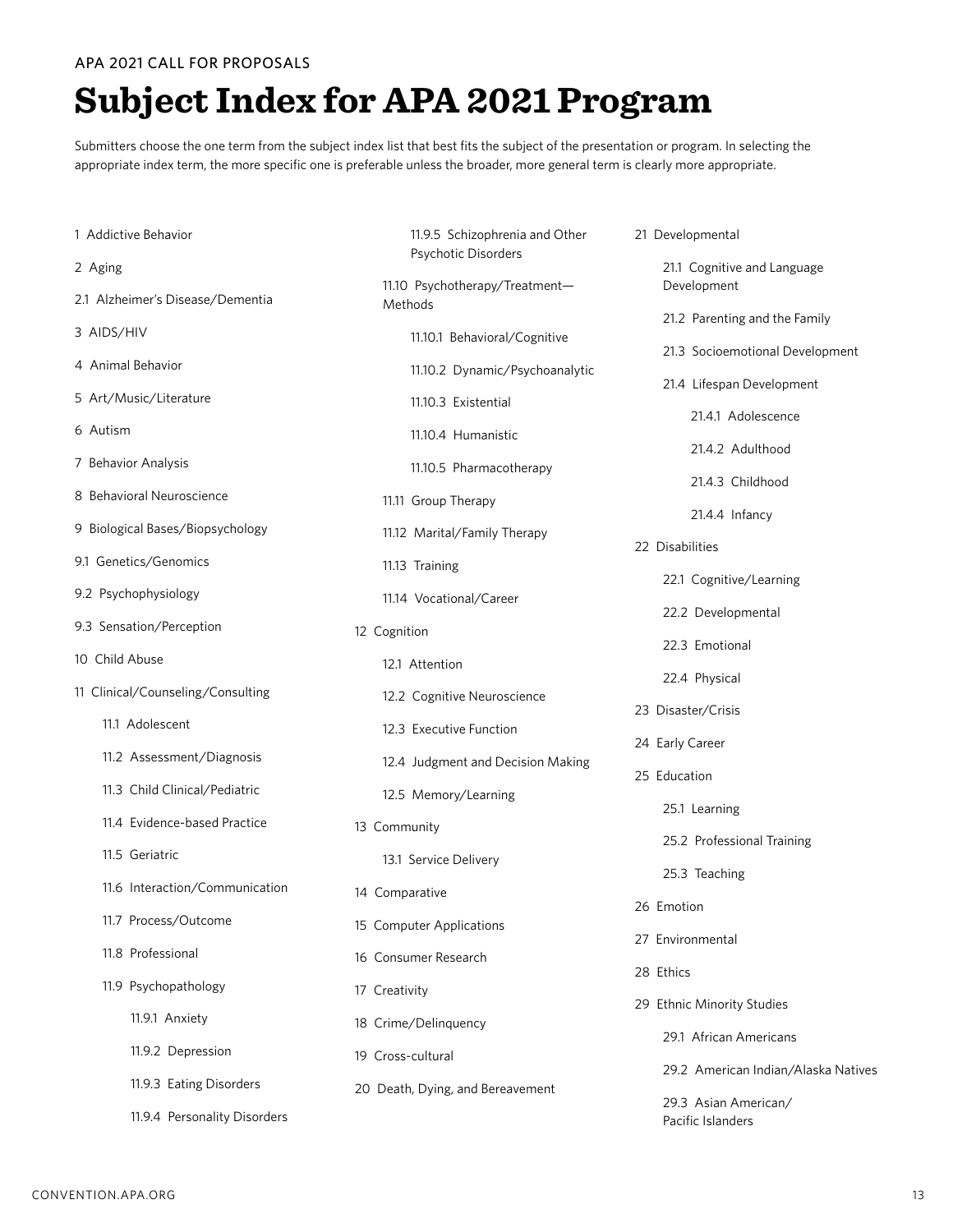29.4 Hispanic Americans 30 Evolutionary 31 Experimental (General) 32 Family 33 Health Psychology/Behavioral Medicine 33.1 Diagnosis 33.2 Health Promotion/Prevention 33.3 Health Service Systems 33.4 Treatment 33.5 Health Equity/Disparities 33.6 Integrated Care 34 History 35 Human Factors 36 Hypnosis 37 Industrial/Organizational and Consulting Psychology 37.1 Leadership/Management/ Administration 37.2 Coaching/Training/ Development 37.3 Groups/Teams 37.4 Recruitment/Selection 37.5 Organizational Performance/ Change/Development 37.6 Employee Attitudes/Motivation 37.7 Job Analysis/Performance 37.8 Occupational Health Psychology 37.9 Consulting Practices/ Ethical Issues 37.10 Statistical Techniques/ Research Methodology 37.11 Individual Assessment 38 Intellectual and Developmental Disabilities 40 Law 40.1 Clinical/Forensic 41 Learning: Animal and Human 42 Media/Public Information 43 Men's Studies/Men and Masculinity 43.1 Boys and Men of Color 44 Mentoring 45 Methods, Measurement, and Statistics 45.1 Community-based Methods 45.2 Statistics and Mathematical/ Computer Modeling 45.3 Psychometrics 45.4 Qualitative Methods 45.5 Research Design 46 Military and Veterans 46.1 Practice 46.2 Research 47 Motivation 48 Multicultural 48.1 Competencies 48.2 Education and Training 48.3 Evidence-based Practice 48.4 Intersectionality 49 Neuropsychology 50 Occupational Health 51 Peace 51.1 Human Rights 52 Personality 52.1 Humanistic 52.2 Personality Assessment 52.3 Psychoanalytic 52.4 Social-Cognitive 55 Prevention 56 Psychology Policy and Training Issues 56.1 Ethics 56.2 Professional Issues 56.3 Public Policy 56.4 Scientific Issues 56.5 Training, Education, and Program Evaluation 57 Rehabilitation 58 Religion and Spirituality 59 Rural 60 School 61 Sexual Behavior/Functioning 62 Sexual Orientation/Gender Identity 62.1 Bisexual 62.2 Gay 62.3 Lesbian 62.4 Transgender and Gender Nonconforming 63 Social 63.1 Attitude/Attitude Change 63.2 Group Processes 63.3 Relationships 63.4 Self/Identity 63.5 Sex Roles 63.6 Social Class/ Socioeconomic Status 63.7 Social Cognition 64 Sports, Exercise, and Performance 65 Stress 66 Substance Abuse 66.1 Alcohol 66.2 Drug

53 Psychopharmacology

54 Philosophical/Theoretical

39 International

39.1 Immigration

66.3 Opioids

66.4 Tobacco